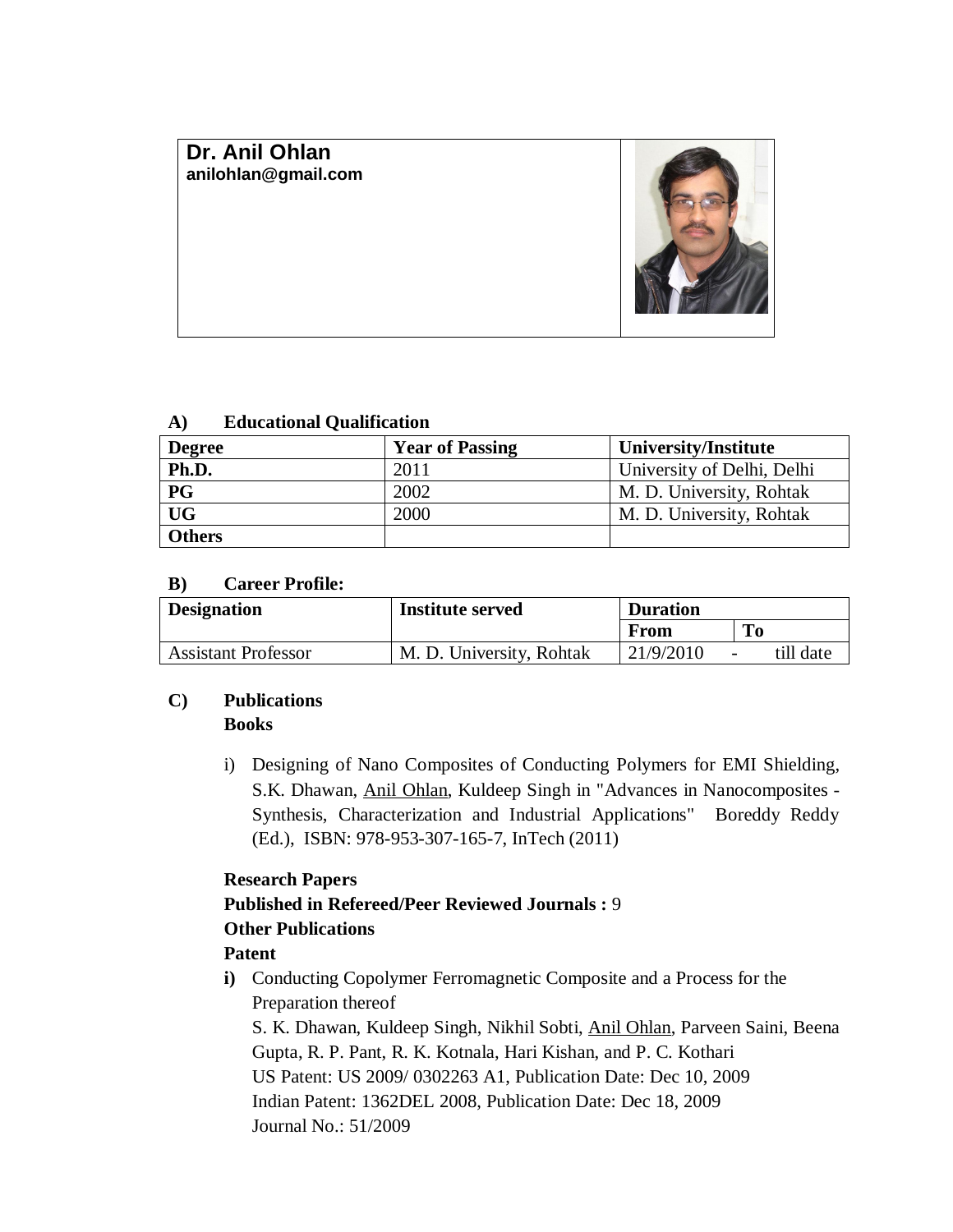# **Participation in conferences/seminars: 14 Award and Distinctions**

CSIR – JRF (2004), SLET (2004) Haryana, GATE (2004): percentile 94.1; Received best Poster award in International Conference on Advanced magnetic materials and their Application in 21st centuary, 21-23 Oct, 2008 (NPL New Delhi)

# **Published in Refereed/Peer Reviewed Journals**

- (1) Microwave absorption behavior of core-shell structured poly (3,4–ethylenedioxy thiophene)-barium ferrite nanocomposites **Anil Ohlan,** Kuldeep Singh, Amita Chandra, S. K. Dhawan. *ACS Applied Materials and Interfaces* **2** (2010) 927-933.
- (2) Conjugated polymer nanocomposites: Synthesis, dielectric and microwave absorption studies

**Anil Ohlan**, Kuldeep Singh, Amita Chandra, V. N. Singh, S. K. Dhawan. *Journal of Applied Physics* **106** (2009) 044305.

Also selected for the publication in *Virtual Journal of Nanoscale Science & Technology* **20 (2009)10**

- (3) Microwave absorption properties of conducting polymer composite with barium ferrite nanoparticles in 12.4-18 GHz **Anil Ohlan**, Kuldeep Singh, Amita Chandra, S. K. Dhawan. *Applied Physics Letter* **93** (2008) 053114.
- (4) Synthesis of conducting ferromagnetic nanocomposite with improved microwave absorption properties Kuldeep Singh, **Anil Ohlan**, A. K. Bakhshi, S. K. Dhawan. *Material Chemistry & Physics* **119** (2010) 201-207.
- (5) Shielding and dielectric properties of sulfonic acid doped  $\pi$ -conjugated polymer in 8.2-12.4 GHz frequency range **Anil Ohlan**, Kuldeep Singh, S. K. Dhawan. *Journal of Applied Polymer Science* **115** (2010) 498-503.
- (6) Conducting polymer embedded with nanoferrite and Titanium dioxide nanoparticles for microwave absorption S. K. Dhawan, Kuldeep Singh, A. K. Bakhshi, **Anil Ohlan.** *Synthetic Metals* **159** (2009) 2259-2262.
- (7) Dielectric and magnetic properties of conducting ferromagnetic composite of polyaniline with  $\gamma$ -Fe<sub>2</sub>O<sub>3</sub> nanoparticles Kuldeep Singh, **Anil Ohlan**, R. K. Kotnala, A. K. Bakhshi, S. K. Dhawan. *Material Chemistry & Physics* **112** (2008) 651-658.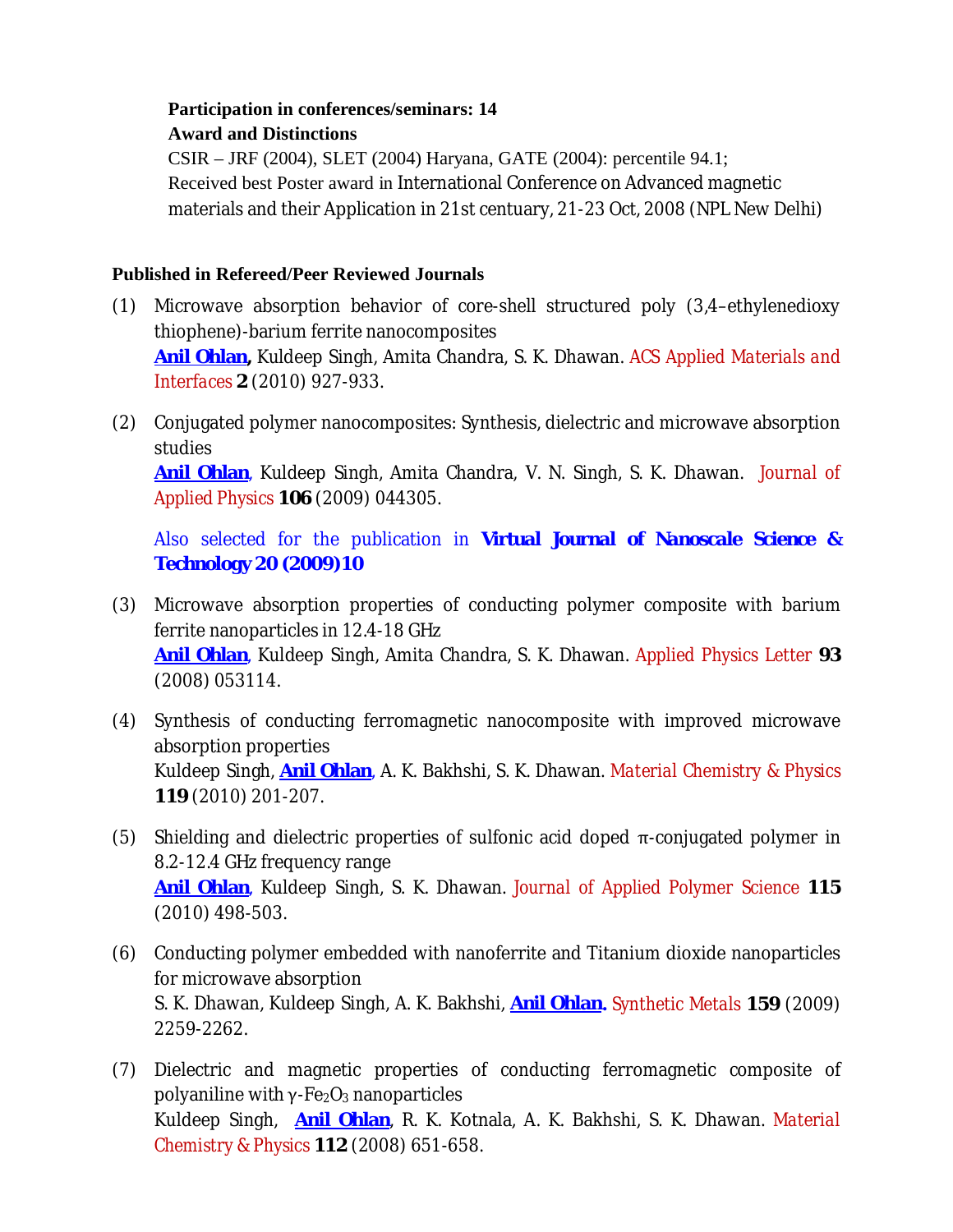- (8) Poly (3,4-ethylene dioxythiophene)  $\gamma$  Fe<sub>2</sub>O<sub>3</sub> polymer composite: Superparamagnetic behavior and variable range hopping 1–D conduction mechanism – synthesis & characterization Kuldeep Singh, **Anil Ohlan**, Parveen Saini, S. K. Dhawan. *Polymer for Advanced Technology* **19** (2008) 229–236.
- (9) Conducting ferromagnetic copolymer-complex of aniline and 3,4-ethylene dioxy thiophene containing nano-crystalline barium ferrite particles **Anil Ohlan**, Kuldeep Singh, Amita Chandra, S. K. Dhawan. *Journal of Applied Polymer Science* **108** (2008) 2218–2225.

## **Participation in conferences/seminars**

- (1) Microwave absorption properties of poly (o-ethoxy) aniline-( $NICoFe<sub>2</sub>O<sub>4</sub>$ )-graphite nanocomposites in 12.4–18 GHz. .Anil Ohlan, Kuldeep Singh, Namita Gandhi, N. Singh, Amita Chandra, S. K. Dhawan , 4th International conference on Electroactive Polymers, 21-26 Nov, 2010Surajkund (Faridabad)
- (2) EMI Shielding Properties of Conducting Ferromagnetic Composite of Polyaniline with Barium Ferrite and TiO<sub>2</sub>. *Anil Ohlan*, *Kuldeep Singh*, *R.K.Kotnala*, *V. N. Singh*, *Amita Chandra and S.K. Dhawan.* International Conference on Advanced magnetic materials and their Application in 21st centuary, 21-23 Oct, 2008 (NPL New Delhi) (**Received Best Poster Award**)
- (3) Conducting ferromagnetic composite of polyphenylamine with intercalated graphite/ $\gamma$ -Fe<sub>2</sub>O<sub>3</sub>: Synthesis Characterization and its application in EMI shielding. Kuldeep Singh, *Anil Ohlan, R.K.Kotnala, R.K.Pant A.K.Bakhshi and S.K. Dhawan*. International Conference on Advanced magnetic materials and their Application in 21st centuary, 21-23 Oct, 2008 (NPL New Delhi)
- (4) Microwave Absorption study of ferromagnetic Conducting Polyaniline- iron oxide (PANI-Fe2O3) PVA film in the frequency of 12.4 to 18GHz. Kuldeep Singh, **Anil Ohlan** and S.K. Dhawan (POLY-2008 New Delhi)
- (5) Shielding and Dielectric Properties of Ferromagnetic Conducting Polyaniline/PVA Film in 12.4-18 GHz. S.K. Dhawan, Kuldeep Singh, **Anil Ohlan**, A.K Bakhshi (URSI General Assembly - 2008)
- (6) A conducting ferromagnetic polymer composite of PEDOT-Fe<sub>2</sub>O<sub>3</sub> for its application in microwave absorber in the 8-12 GHz range. Kuldeep Singh, **Anil Ohlan**, Parveen Saini, Amita Chandra and S.K.Dhawan (ICEP-2007, Goa)